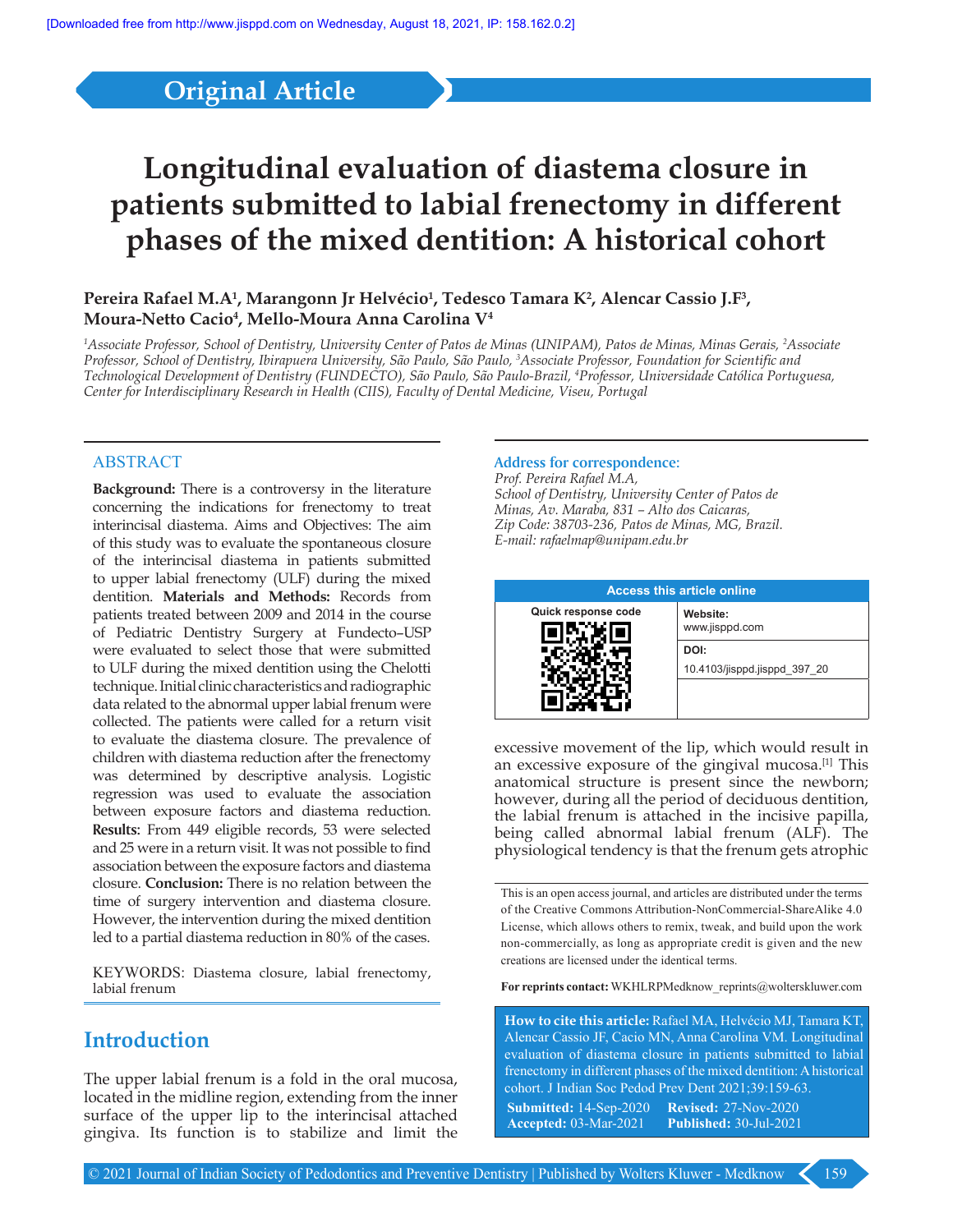Rafael, *et al*.: Diastema closure in labial frenectomy

and retracts in the apical direction, according to the child's growth, the development of the alveolar process of the maxilla, and the dental eruption of the permanent upper incisors, in the mixed dentition phase. However, in some cases, the frenum remains attached in the original palatine position and is therefore considered pathological and called an ALF.[1]

The diagnosis of the ALF is made in the mixed dentition, from the moment the permanent upper central incisors are present in the mouth. Palatal papilla ischemia is observed when the interincisal labial frenum and diastema are drawn, together with other unfavorable clinical conditions.[2] This condition favors the accumulation of biofilm and food debris due to the difficulty of hygiene in the region, retraction of tissue in the cervical of the tooth, and restriction in the labial movements, harming even phonetics.[3] Another cause of the diastema is the pressure exerted by the canines on the roots of the incisors, approaching the apices toward the midline and pushing the crowns in the opposite direction. $[4]$  This stage of child development is called the stage of the ugly duckling when any type of orthodontic treatment for diastema closure is contraindicated. Some pathological conditions may also cause interincisal diastemas, such as supernumerary teeth and odontomas.[5]

Thus, if the diagnosis of the ALF is made, after careful evaluation, it can be treated either by frenectomy or by frenotomy.[5]

Most of the articles on this issue are talking about techniques and there are some reports of cases. $[2,6-8]$ However, there are still doubts and controversies about the best time for surgical intervention, leaving some questions unanswered.<sup>[9-14]</sup> Looking for the best scientific evidence available on the subject at the time, a systematic review was found,<sup>[13]</sup> covering complications and conditions associated with upper labial frenum, as well as recommended treatments, but still without clarification as to the best time for the surgical intervention.

Considering the lack of studies evaluating the closure of the interincisal diastema after patients underwent upper labial frenectomy (ULF), this study is totally justified. The general objective of this historical cohort study was to evaluate if patients with ALF who underwent labial frenectomy using the Chelotti repositioning technique<sup>[14]</sup> presented a spontaneous reduction of the interincisal diastema after the intervention and to verify whether or not there was any difference in intervening in different phases of the mixed dentition, observing the closure or not of the diastema. In addition, it was evaluated the best moment for the surgical treatment of the persistent ALF, analyzing the closure of the diastema of patients who were submitted to this type of procedure, at different ages and periods of development of the mixed dentition.

### **Methods**

A historic cohort study was conducted in patients undergoing surgical orthodontic treatment, according to the guidelines of the STROBE Protocol<sup>[15]</sup> after approval by the Research Ethics Committee of the Ibirapuera University.

Data were initially collected from medical records. Subsequently, the patients aged 6–12 years attended regularly at the Pediatric Surgery Course of FUNDECTO-USP were re-evaluated during a return visit.

All patient records were considered to compose the sample of patients attending the course from 2009 to 2014. Of these, only patients who underwent ULF were selected in the mixed dentition period. Medical records with incomplete data were excluded from the study in addition to patients who underwent corrective orthodontic treatment after surgery.

Patients indicated for ULF were evaluated and operated on by course surgeons. In a standardized manner and based on the classification of  Sewerin 1971, these should have the following clinical characteristics for the correct diagnosis and indication: mixed dentition, presence of interincisal diastema, low frenum insertion, near the gingival margin, and ischemia of the incisive papilla when the upper lip is drawn (blanching test).<sup>[13]</sup> Care was taken to verify, through diagnostic radiographic examination, the absence of foreign bodies in the midline region of the maxilla.

All patients were operated on through the Chelotti apical repositioning technique of the ALF.[7,8] It consists of the removal of only the portion of the frenum that presents unwanted insertion, maintaining morphology and function of this structure and providing the optimal esthetic result. In this technique, the mucosa is not clamped, which would produce a scar by the maceration of the tissue.

The authors, always in consensus, collected the clinical characteristics, prior to ULF of the patients selected for this study. For this purpose, a data collection form was developed [Table 1].

The data to compose this phase of the study were collected during a return visit of the patients from the course. At that time, the clinical aspects of the patients after the ULF were analyzed and recorded. The radiographic examination was dispensable since the finding of closure or not of the diastema is clinical and visual.

The prevalence of children with diastema reduction after the ULF was determined by descriptive analysis. Logistic regression was used to evaluate the association between exposure factors and possible outcomes. For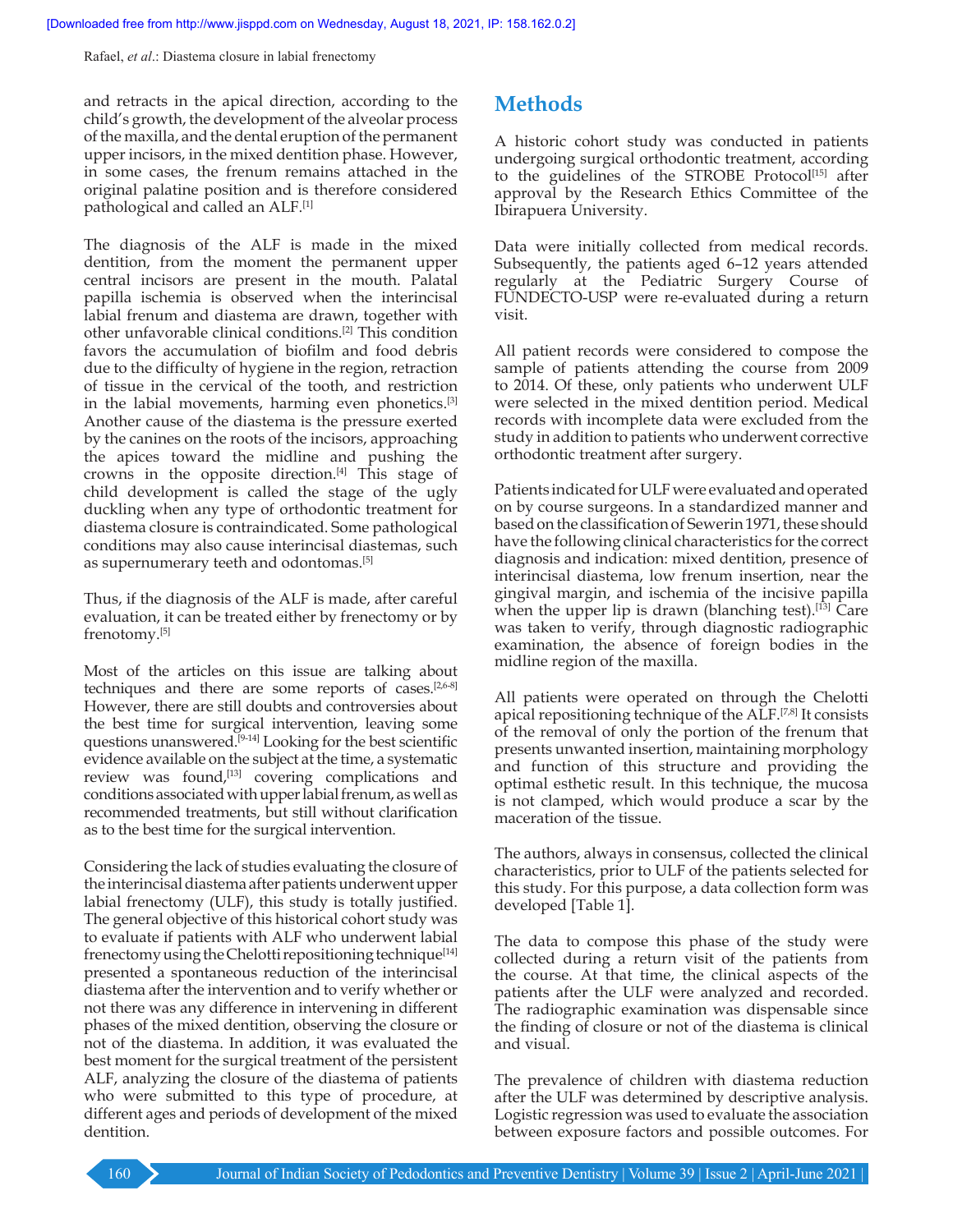| <b>Characteristics</b>                | Presence of partial diastema |                         | <b>Total diastema reduction</b> |                        | <b>Without diastema reduction</b> |                    |
|---------------------------------------|------------------------------|-------------------------|---------------------------------|------------------------|-----------------------------------|--------------------|
|                                       | $n(^{0}_{0})$                | <b>OR (95% CI)</b>      | $n(^{0}_{0})$                   | <b>OR</b> (95% CI)     | $n(^{0}_{0})$                     | <b>OR (95% CI)</b> |
| Sex                                   |                              |                         |                                 |                        |                                   |                    |
| Male                                  | 4(16)                        | $0.533(0.058-4.912)$    | 3(12)                           | $0.250(0.027 - 2.319)$ | 3(12)                             | 1 (reference)      |
| Female                                | 5(20)                        | 1 (reference)           | 8(32)                           | 1 (reference)          | 2(8)                              |                    |
| Moment of intervention                |                              |                         |                                 |                        |                                   |                    |
| After central incisors                | 3(12)                        | $6.00(0.221 - 162.531)$ | 1(4)                            | $1.00(0.34-29.807)$    | 1(4)                              |                    |
| After lateral incisors                | 5(20)                        | 5.00 (0.273-91.518)     | 8(32)                           | 4.00 (0.329-48.656)    | 2(8)                              |                    |
| After canines                         | 1(4)                         | 1 (reference)           | 2(8)                            | 1 (reference)          | 2(8)                              |                    |
| Initial teething                      |                              |                         |                                 |                        |                                   |                    |
| Mixed                                 | 7(28)                        | 5.333 (0.343-82.827)    | 5(20)                           | 3.00 (0.285-31.633)    | 2(8)                              |                    |
| Permanent                             | 2(8)                         | 1 (reference)           | 6(24)                           | 1 (reference)          | 3(12)                             |                    |
| Time between intervention and outcome |                              |                         |                                 |                        |                                   |                    |
| $0 - 1$                               | 2(8)                         | $0.667(0.047-9.472)$    | 1(4)                            | $0.111(0.006 - 1.917)$ | 2(8)                              |                    |
| $1-2$                                 | 4(16)                        | 2.667 (0.158-45.141)    | 1(4)                            | $0.222(0.009 - 5.275)$ | 1(4)                              |                    |
| >2                                    | 3(12)                        | 1 (reference)           | 9(36)                           | 1 (reference)          | 2(8)                              |                    |

**Table 1: Distribution of presence of partial, total, or nondiastema reduction in according to the characteristics of patients in the moment of intervention and results of unadjusted regression analysis**

OR=Odds ratio; CI=Confidence interval

this, a univariate analysis was initially performed for each of the independent variables, and those with *P* < 0.20 would be included in the multiple logistic regression analysis model.

### **Results**

From 449 eligible records, 52 patients who underwent ULF were selected. Through the inclusion and exclusion criteria, 25 patients were called and attended the return visit and then selected to participate in the study.

It was observed that of the 25 patients included, 11 (44%) showed total diastema reduction after ULF and 13 patients (52%) presented reduction of the diastema when the frenectomy was performed after lateral eruption. Intervention in mixed dentition resulted in a reduction of diastema in 80% of cases.

In the univariate analysis, it was not possible to observe any association between the exposure factors and the outcomes, as expressed in Table 1. Sex, time of intervention, type of dentition at the time of reevaluation, and time between intervention and outcome were associated with the amount of diastema present in the patient.

In addition, intervention in mixed dentition resulted in 12% of the patients without diastema reduction, while 36% presented total reduction. Regarding the time between frenectomy and total diastema reduction, patients who were evaluated after 2 years presented a 36% total diastema reduction. The results of the present study did not indicate a statistical difference between the phases of the mixed dentition, but the mixed dentition period seems to be the best for the frenectomy according to studies.<sup>[11,16,17]</sup>

### **Discussion**

Since the presence of the ALF is one of the etiological factors of the interincisal diastema, which leads to several esthetic and functional problems, a rapid and correct diagnosis is essential and if necessary, professional intervention.[12,13]

There is no consensus in the literature as to the best time to surgically intervene in the ALF, but some recommend waiting until the permanent lateral incisors erupt.<sup>[16]</sup> Others indicate that the surgery should be performed after eruption of the permanent canines.[11] Others say that surgical intervention can already be performed after eruption of the permanent central incisors.[17] Thus, the design of the present cohort study was justified in an attempt to elucidate these patients indicated and submitted to ULF.[14]

The aim of this research was to carry out a survey, through clinical evaluations after the surgical treatment of ULF of the ALF, for later analysis of the data obtained and possible elucidation of the controversies about the proposed theme. Moreover, define the best moment, during the mixed dentition phase, for the intervention, aiming at the spontaneous closure of the interincisal diastema is of great importance, according to some authors,[18] as it may prevent a possible posterior orthodontic treatment, optimizing the treatment. On the other hand, other authors<sup>[19]</sup> say that diastema closure is more effective when the frenectomy is associated with posterior orthodontic treatment than with frenectomy alone.

There was a great advantage in carrying out the study in a single institution since it followed a standard protocol of care and documentation of the cases. Due to the standardization of all data evaluated, it was possible to have the security of monitoring and comparing the results obtained without interference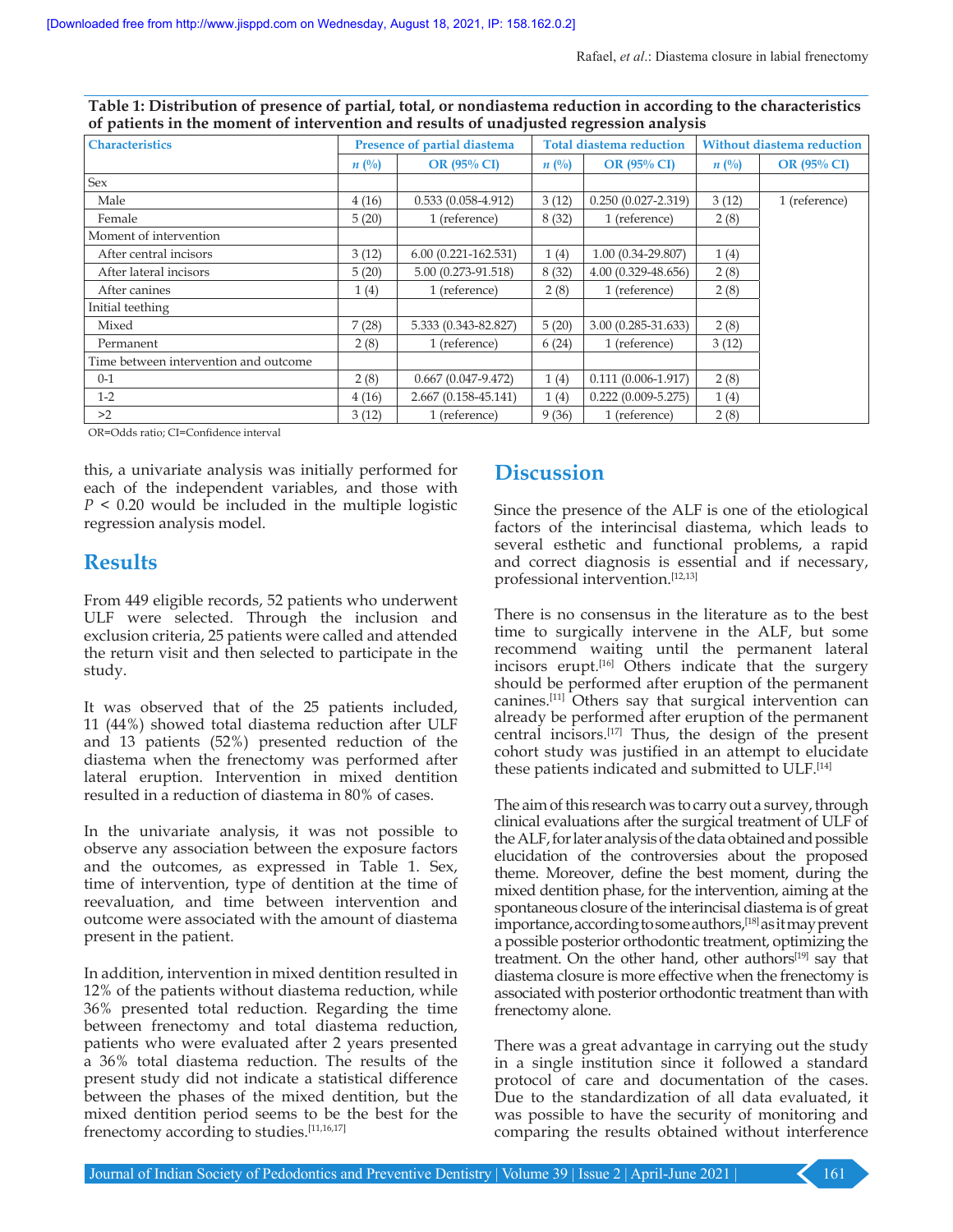Rafael, *et al*.: Diastema closure in labial frenectomy

from different techniques or differences in care and initial diagnosis. However, difficulties were found in relation to the complete filling of medical records and patient attendance at scheduled appointments, which considerably reduced the sample.

During the return visit, the following clinical conditions were assessed: absence of ischemia of the interincisal papilla, total or partial reduction or absence of the interincisal diastema, type of dentition at the moment of the control, and time elapsed between the surgery and reevaluation.[1,5,8]

In this study, it was not possible to find an association between the exposure factors and the outcomes evaluated. Perhaps, this is due to the sample size, besides the difficulties of locating and filling the medical records. However, the first cohort study, which has limitations but has its importance, is again underlined. On the other hand, it may be that there is no association between the intervention phase and the closure or not of the interincisal diastema, and the lack of studies with similar evaluations makes it difficult to standardize the  number of samples.

Although with a reduced sample, this is the first historical cohort study presenting a sample accompanying the evolution in occlusion development of patients submitted to ULF. This shows the lack of studies on the issue. One of the advantages of this type of study is that it has great utility in the investigation of several different results that can arise after a single type of exposure, in this case, results obtained in the closing of diastema after surgical intervention. Among the disadvantages, we can mention the difficulty in relation to the loss of follow‑up. The sample should be monitored over a long period of time, and often, the situation of a research participant may change during the process, leading to the exclusion of the sample.<sup>[14]</sup>

Within this research group, it is easy to follow diagnoses and surgical procedures in children indicated for surgery. Based on the difficulties and limitations found in this study, modifications will be made to the filling of medical records and other needs detected to improve the quality of the research. In a subsequent study, the number of patients studied can be increased, the time from surgery to subsequent clinical control can be standardized, or a larger number of follow‑up visits can be performed. For future studies, strategies will be created next to the study group and the team of the studied institution to achieve a more efficient control, including a greater number of patients analyzed. However, this research proved to be important to clarify the difficulties surrounding this type of study, serving as a guide for future work.

**Conclusions**

The current literature presents a lack of studies of this

nature, indicating the need for more research on the issue since the subject is of great relevance for pediatric dentistry. In this way, a quicker and more effective resolution of the case can be obtained by optimizing the treatment and eliminating the esthetic and functional problems caused by the ALF, which may prevent even a possible future need of orthodontic treatment. Within the limitations of the present cohort study, it can be concluded that there is no association between the moment of the surgical intervention and the level of diastema closure. However, a follow‑up of 5 to 10 years after the frenectomy may show different results, with much higher rates of diastema reduction.

#### **Financial support and sponsorship** Nil.

#### **Conflicts of interest**

There are no conflicts of interest.

### **References**

- 1. Naini FB, Gill DS. Oral surgery: Labial frenectomy: Indications and practical implications. Br Dent J 2018;225:199-200.
- 2. Gontijo I, Navarro RS, Haypek P, Ciamponi AL, Haddad AE. The applications of diode and Er:YAG lasers in labial frenectomy in infant patients. J Dent Child (Chic) 2005;72:10-5.
- 3. Wheeler B, Carrico CK, Shroff B, Brickhouse T, Laskin DM. Management of the maxillary diastema by various dental specialties. J Oral Maxillofac Surg 2018;76:709-15.
- 4. Sewerin I. Prevalence of variations and anomalies of the upper labial frenum. Acta Odontol Scand 1971;29:487-96.
- 5. Archer WH, editor. Oral surgery for a dental prosthesis. In: Oral and Maxillofacial Surgery. Philadelphia: Saunders; 1975. p. 135-210.
- 6. Devishree G, Gujjari SK, Shubhashini PV. Frenectomy: A review with the reports of surgical techniques. J Clin Diagn Res 2012;6:1587-92.
- 7. Cavalcanti JA, Xavier P, Mello-Moura AC, Alencar CJ, Imparato JC. Diagnosis and surgical treatment of persistent lip frenun in patients in the inter-transitory period of mixed dentition: Case report. Rev Inst Ciênc Saúde 2009;27:290-4.
- 8. Bagga S, Bhat KM, Bhat GS, Thomas BS. Esthetic management of the upper labial frenum: A novel frenectomy technique. Quintessence Int 2006;37:819-23.
- 9. Medeiros Júnior R, Gueiros LA, Silva IH, de Albuquerque Carvalho A, Leão JC. Labial frenectomy with Nd:YAG laser and conventional surgery: A comparative study. Lasers Med Sci 2015;30:851-6.
- 10. Lioliou E, Kostas A, Zouloumis L. The maxillary labial fraenum – A controversy of oral surgeons vs. orthodontists. Balkan J Stomatol 2012;16:141-6.
- 11. Hussain U, Ayub A, Farhan M. Etiology and treatment of midline diastema: A review of literature. Pak Orthod J 2013;5:27-33.
- 12. Delli K, Livas C, Sculean A, Katsaros C, Bornstein MM. Facts and myths regarding the maxillary midline frenum and its treatment: A systematic review of the literature. Quintessence Int 2013;44:177-87.
- 13. Grimes DA, Schulz KF. Cohort studies: Marching towards